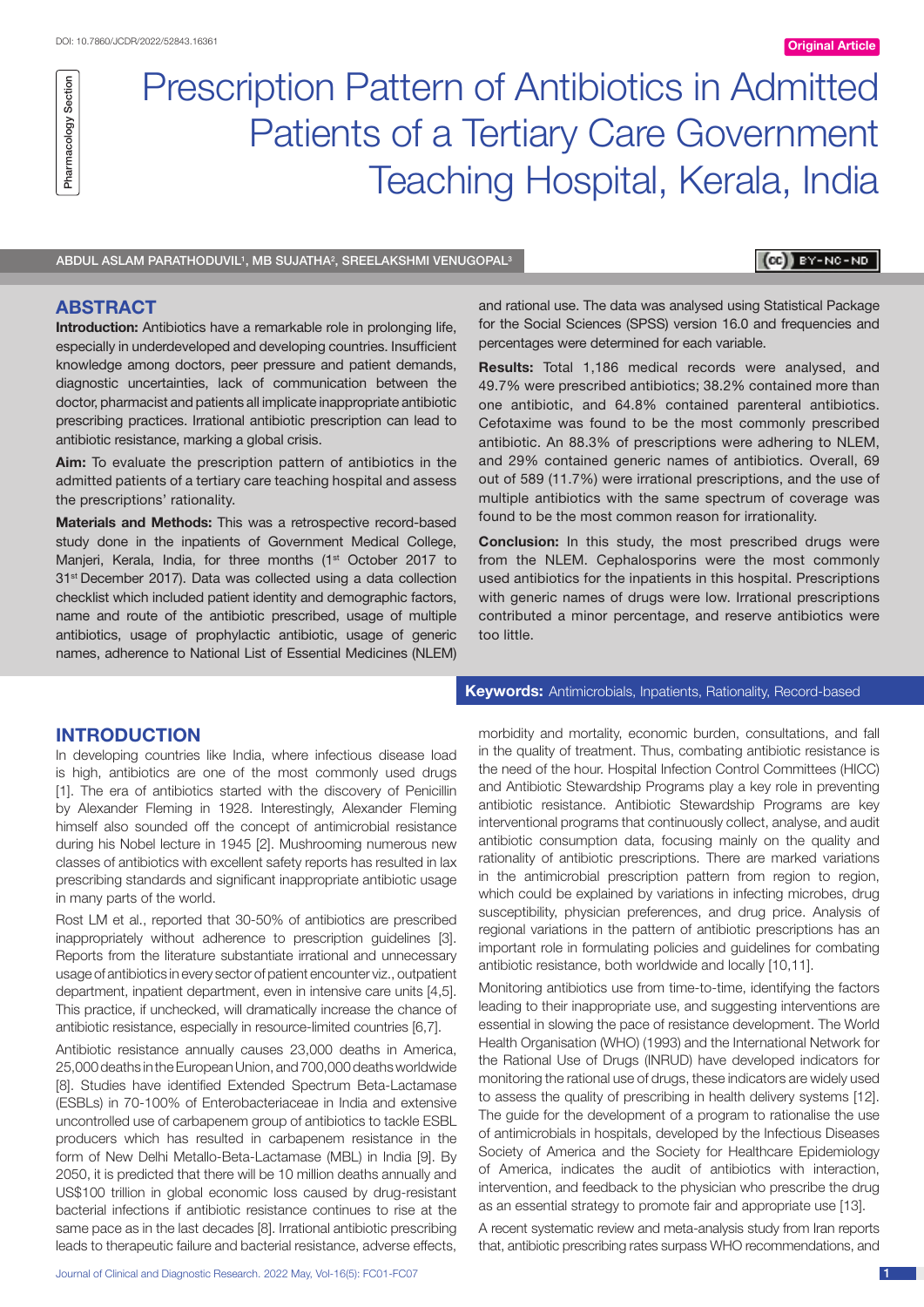educational interventions to physicians and showed a negligible effect in reducing antibiotic prescriptions [14]. Even then, assessment of the antibiotic prescription pattern in medical records has its role in identifying rational use of antibiotics, assessing the status of resistance, providing feedback to the HICC and clinicians, and proposing interventions required in formulating the new antibiotic policy for the institution.

Also, understanding the prescription pattern of antibiotics is the initial step towards antimicrobial stewardship programs in resourcelimited countries [6]. Keeping this in mind, this study was undertaken to assess the prescribing pattern of antibiotics in the inpatient department of the institution. The aim was to study the prescription pattern of antibiotics administered to the inpatients, and to assess the rationality of prescribing antibiotics.

# **MATERIALS AND METHODS**

This was a retrospective record-based study done in the inpatients of Government Medical College, Manjeri, a tertiary care teaching hospital in Kerala, India, for three months (1<sup>st</sup> October 2017 to 31<sup>st</sup> December 2017). The study was carried out after the approval of the Institutional Review Board (IRB) and Institutional Ethics Committee (IEC) (Ref. No: IEC/GMCM/17/17). The medical records were collected from the medical records library of the institution.

Inclusion criteria: All medical records available during the study period were taken for data collection.

Exclusion criteria: Medical records which were not legible due to poor handwriting were excluded.

### **Study Procedure**

Overall, 1,186 records were audited, and the data regarding antibiotic prescriptions were collected. Data was collected using a data collection checklist which includes patient identity and demographic factors, name and route of the antibiotic prescribed, usage of multiple antibiotics, usage of Fixed Dose Combinations (FDCs), usage of prophylactic antibiotic, usage of generic names, adherence to NLEM and rational use. The data collected were kept strictly confidential and were used for this study only. The data regarding the drugs prescribed were analysed in accordance with the WHO [15] recommended prescribing indicators and were expressed as percentages and averages:

- 1. The average number of antibiotics prescribed.
- 2. Percentage of drugs prescribed by their generic name.
- 3. Level of adherence in prescribing of drugs from the NLEM-2011.
- 4. Percentage of the prescribed antimicrobial drugs.
- 5. Percentage of prescriptions with parenteral antibiotics.

### **STATISTICAL ANALYSIS**

The data were entered in Microsoft Excel sheet, and the entire data were analysed using SPSS version 16.0. Frequencies and percentages were determined for each variable.

# **RESULTS**

Out of 1,186 medical records, the ones which included antibiotic prescriptions were 589 (49.7%). Among them, 240 (40.7%) were males and 349 (59.3) were females. The mean age of the patients was 37.43 years. Young adults (21-40 years) were the most frequently prescribed age group, which accounted for 223 out of (37.9%), and elderly patients (above 60 years of age) were the least, which represented 114 (19.3%). The medical records audited included seven departments in which majority of the prescriptions were from Department of Obstetrics and Gynaecology 185 (31.4%) [Table/Fig-1].

Of the 589 records, 364 (61.8%) were with a single antibiotic. Total 225 records (38.2%) consisted of multiple antibiotics, among which 98 (43.6%) contained accepted FDCs. Total 70 records (31.1%) were with two antibiotics, and 57 (25.3%) were with three or more

| <b>Patient characteristics</b>                | Number (%)                                                                        |  |  |  |  |
|-----------------------------------------------|-----------------------------------------------------------------------------------|--|--|--|--|
| Sex                                           |                                                                                   |  |  |  |  |
| Males                                         | 240 (40.7)                                                                        |  |  |  |  |
| Females                                       | 349 (59.3)                                                                        |  |  |  |  |
| Age group (years)                             |                                                                                   |  |  |  |  |
| $<$ 20                                        | 132 (22.4)                                                                        |  |  |  |  |
| $21 - 40$                                     | 223 (37.9)                                                                        |  |  |  |  |
| $41 - 60$                                     | 120 (20.4)                                                                        |  |  |  |  |
| >60                                           | 114 (19.3)                                                                        |  |  |  |  |
| Department                                    |                                                                                   |  |  |  |  |
| General Medicine                              | 97(16.5)                                                                          |  |  |  |  |
| General Surgery                               | 96 (16.3)                                                                         |  |  |  |  |
| Obstetrics and Gynaecology                    | 185 (31.4)                                                                        |  |  |  |  |
| Paediatrics                                   | 45 (7.6)                                                                          |  |  |  |  |
| Orthopaedics                                  | 53(9)                                                                             |  |  |  |  |
| Ophthalmology                                 | 67 (11.4)                                                                         |  |  |  |  |
| <b>ENT</b>                                    | 46 (7.8)                                                                          |  |  |  |  |
| records (n=589).<br>ENT: Ear, nose and throat | [Table/Fig-1]: Gender-wise, age-wise, and department-wise distribution of medical |  |  |  |  |

antibiotics. The total number of antibiotics prescribed was 954. Among this, 326 (34.2%) were oral, 618 (64.8%) were parenteral and 10 (1%) were topical. Prophylactic antibiotics were present in 270 medical records. Generic names were prescribed in 171 records which represented about 29%. Total 520, among the 589 records with antibiotics, were rational prescriptions adhering to NLEM [Table/Fig-2].

| <b>Antibiotics used</b>                                                                                                                                                         | Frequency (%) |  |  |  |  |  |  |
|---------------------------------------------------------------------------------------------------------------------------------------------------------------------------------|---------------|--|--|--|--|--|--|
| Single antibiotics                                                                                                                                                              | 364 (61.8)    |  |  |  |  |  |  |
| Multiple antibiotics                                                                                                                                                            | 225 (38.2)    |  |  |  |  |  |  |
| Multiple antibiotics (n=225)                                                                                                                                                    |               |  |  |  |  |  |  |
| 2 antibiotics                                                                                                                                                                   | 70 (31.1)     |  |  |  |  |  |  |
| 3 or more antibiotics                                                                                                                                                           | 57 (25.3)     |  |  |  |  |  |  |
| Accepted FDC                                                                                                                                                                    | 98 (43.6)     |  |  |  |  |  |  |
| Total                                                                                                                                                                           | 225 (100)     |  |  |  |  |  |  |
| Dosage forms of antibiotics                                                                                                                                                     |               |  |  |  |  |  |  |
| Oral                                                                                                                                                                            | 326 (34.2)    |  |  |  |  |  |  |
| Parenteral                                                                                                                                                                      | 618 (64.8)    |  |  |  |  |  |  |
| Topical                                                                                                                                                                         | 10 (1%)       |  |  |  |  |  |  |
| Prophylactic antibiotics                                                                                                                                                        |               |  |  |  |  |  |  |
| Yes                                                                                                                                                                             | 270 (45.8)    |  |  |  |  |  |  |
| <b>No</b>                                                                                                                                                                       | 319 (54.2)    |  |  |  |  |  |  |
| Generic names                                                                                                                                                                   |               |  |  |  |  |  |  |
| Yes                                                                                                                                                                             | 171 (29)      |  |  |  |  |  |  |
| <b>No</b>                                                                                                                                                                       | 418 (71)      |  |  |  |  |  |  |
| <b>NLEM</b> adherence                                                                                                                                                           |               |  |  |  |  |  |  |
| Yes                                                                                                                                                                             | 520 (88.3)    |  |  |  |  |  |  |
| No                                                                                                                                                                              | 69 (11.7)     |  |  |  |  |  |  |
| [Table/Fig-2]: Frequency and percentage of multiple antibiotics, prophylactic<br>antibiotics, FDCs, dosage forms of antibiotics, usage of generic names, and NLEM<br>adherence. |               |  |  |  |  |  |  |

Sixty-nine were irrational prescriptions, and the most frequent reason for irrationality happened to be the use of multiple antibiotics with the same spectrum of coverage (44.9%). Switching antibiotics without any scientific reason was another fundamental cause of irrational prescriptions [Table/Fig-3].

The most prescribed antibiotic group was cephalosporins, followed by penicillins. Total 330 out of 954 antibiotics were cephalosporins, and 229 were penicillins [Table/Fig-4].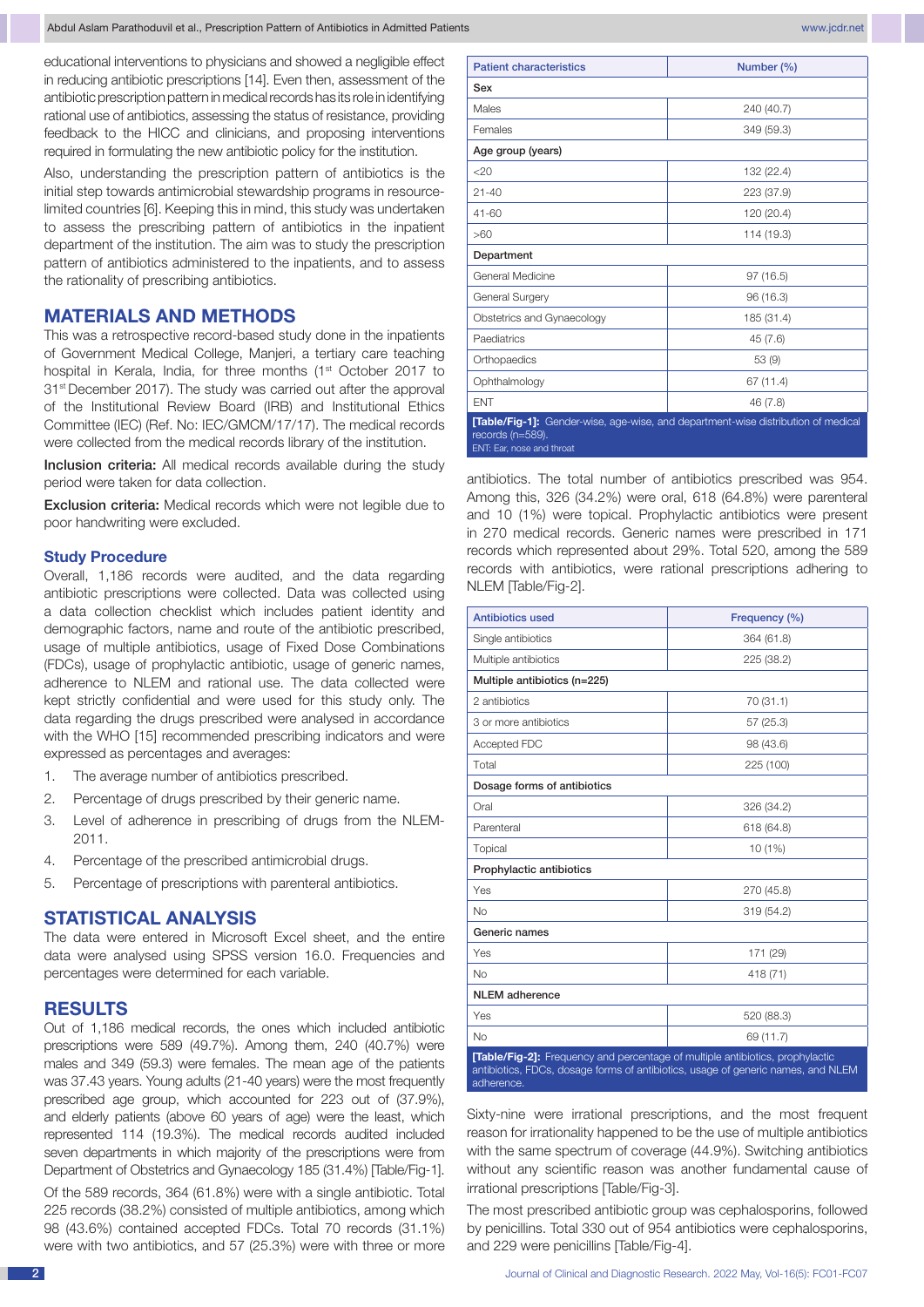

**[Table/Fig-3]:** Reasons for irrationality.

| <b>Antibiotics group</b>                                                                                                                                                                         | Number (%) |  |  |  |  |  |  |
|--------------------------------------------------------------------------------------------------------------------------------------------------------------------------------------------------|------------|--|--|--|--|--|--|
| Aminoglycosides                                                                                                                                                                                  | 66 (7)     |  |  |  |  |  |  |
| Antifungal                                                                                                                                                                                       | 4(0.4)     |  |  |  |  |  |  |
| AntiTB                                                                                                                                                                                           | 0          |  |  |  |  |  |  |
| Antiamoebic                                                                                                                                                                                      | 70 (7.3)   |  |  |  |  |  |  |
| Antivirals                                                                                                                                                                                       | 9(0.9)     |  |  |  |  |  |  |
| Betalactamase inhibitors                                                                                                                                                                         | 98 (10.3)  |  |  |  |  |  |  |
| Cephalosporins                                                                                                                                                                                   | 330 (34.6) |  |  |  |  |  |  |
| Fluroquinolones                                                                                                                                                                                  | 87(9.1)    |  |  |  |  |  |  |
| Macrolides                                                                                                                                                                                       | 24(2.5)    |  |  |  |  |  |  |
| Miscellaneous antibiotics*                                                                                                                                                                       | 20(2.1)    |  |  |  |  |  |  |
| Penicillins                                                                                                                                                                                      | 229 (24)   |  |  |  |  |  |  |
| Sulphonamides                                                                                                                                                                                    | 2(0.2)     |  |  |  |  |  |  |
| Tetracyclines                                                                                                                                                                                    | 14(1.5)    |  |  |  |  |  |  |
| Urinary antiseptics                                                                                                                                                                              | 1(0.1)     |  |  |  |  |  |  |
| [Table/Fig-4]: Frequency and percentage of the commonly prescribed antibiotic<br>groups (*Miscellaneous antibiotics included clindamycin, linezolid, vancomycin,<br>rifaximin and fusidic acid). |            |  |  |  |  |  |  |

Cefotaxime (15.3%) was the most frequently prescribed antibiotic followed by amoxycillin (13.8%), ceftriaxone (8.6%), ciprofloxacin (8.4%) and metronidazole (7.2%) [Table/Fig-5].

| <b>Specific antibiotics</b> | Number (%) |  |  |  |  |
|-----------------------------|------------|--|--|--|--|
| Acyclovir                   | 3(0.3)     |  |  |  |  |
| Amikacin                    | 34(3.5)    |  |  |  |  |
| Amoxycillin                 | 132 (13.8) |  |  |  |  |
| Ampicillin                  | 63 (6.6)   |  |  |  |  |
| Azithromycin                | 22(2.4)    |  |  |  |  |
| Cefoperazone                | 57(5.9)    |  |  |  |  |
| Cefazolin                   | 3(0.3)     |  |  |  |  |
| Cefixime                    | 7(0.7)     |  |  |  |  |
| Cefotaxime                  | 145 (15.3) |  |  |  |  |
| Cefpodoxime                 | 3(0.3)     |  |  |  |  |
| Ceftriaxone                 | 82 (8.6)   |  |  |  |  |
| Cefuroxime                  | 33(3.4)    |  |  |  |  |
| Ciprofloxacin               | 79 (8.4)   |  |  |  |  |
| Clarithromycin              | 2(0.2)     |  |  |  |  |
| Clavulanic acid             | 27(2.9)    |  |  |  |  |
| Clindamycin                 | 4(0.4)     |  |  |  |  |
| Clotrimazole                | 2(0.2)     |  |  |  |  |
| Cloxacillin                 | 13(1.4)    |  |  |  |  |
| Crystalline penicillin      | 8(0.8)     |  |  |  |  |
| Doxycycline                 | 14 (1.5)   |  |  |  |  |
| Fluconazole                 | 2(0.2)     |  |  |  |  |

| Fusidic acid                                      | 1(0.1)    |  |  |  |  |  |  |  |
|---------------------------------------------------|-----------|--|--|--|--|--|--|--|
| Gentamicin                                        | 32(3.4)   |  |  |  |  |  |  |  |
| Levofloxacin                                      | 3(0.3)    |  |  |  |  |  |  |  |
| Linezolid                                         | 10(1)     |  |  |  |  |  |  |  |
| Metronidazole                                     | 69 (7.2)  |  |  |  |  |  |  |  |
| Moxifloxacin                                      | 2(0.2)    |  |  |  |  |  |  |  |
| Nitrofurantoin                                    | 1(0.1)    |  |  |  |  |  |  |  |
| Norfloxacin                                       | 2(0.2)    |  |  |  |  |  |  |  |
| Ofloxacin                                         | 1(0.1)    |  |  |  |  |  |  |  |
| Oseltamivir                                       | 6(0.6)    |  |  |  |  |  |  |  |
| Piperacillin                                      | 13(1.4)   |  |  |  |  |  |  |  |
| Rifaximin                                         | 4(0.4)    |  |  |  |  |  |  |  |
| Sulbactam                                         | 58(6.1)   |  |  |  |  |  |  |  |
| Sulfadiazine                                      | 2(0.2)    |  |  |  |  |  |  |  |
| Tazobactam                                        | 13(1.4)   |  |  |  |  |  |  |  |
| Tinidazole                                        | 1(0.1)    |  |  |  |  |  |  |  |
| Vancomycin                                        | 1(0.1)    |  |  |  |  |  |  |  |
| Total                                             | 954 (100) |  |  |  |  |  |  |  |
| [Table/Fig-5]: Frequency of specific antibiotics. |           |  |  |  |  |  |  |  |

ATC codes and frequency of nine most commonly prescribed antibiotics are shown in [Table/Fig-6].

Each department's commonly prescribed groups of antibiotics and commonly prescribed drugs is shown in [Table/Fig-7].

| Name of the<br>drug | Drug group                                | Anatomical<br><b>Therapeutic</b><br><b>Chemical</b><br>(ATC) code | <b>Frequency</b><br>n (%) |
|---------------------|-------------------------------------------|-------------------------------------------------------------------|---------------------------|
| Cefotaxime          | 3 <sup>rd</sup> generation cephalosporins | J01DD                                                             | 145 (15.3)                |
| Amoxycillin         | Extended-spectrum penicillins             | J01CA                                                             | 132 (13.8)                |
| Ceftriaxone         | 3 <sup>rd</sup> generation cephalosporins | J01DD                                                             | 82(8.6)                   |
| Ciprofloxacin       | Fluoroquinolones                          | J01MA                                                             | 79 (8.4)                  |
| Metronidazole       | Antiamoebic                               | P01AB                                                             | 69 (7.2)                  |
| Ampicillin          | Extended-spectrum penicillins             | J01CA                                                             | 63 (6.6)                  |
| Sulbactam           | Betalactamase inhibitor                   | J01CG                                                             | 58(6.1)                   |
| Cefoperazone        | 3 <sup>rd</sup> generation cephalosporins | J01DD                                                             | 57(5.9)                   |
| Gentamicin          | Aminoglycosides                           | J01GB                                                             | 32(3.4)                   |

**[Table/Fig-6]:** Commonly prescribed nine antibiotics with ATC Co

|                        | Commonly prescribed group<br>of antibiotics |                          | <b>Commonly prescribed drug</b> |                        |  |  |
|------------------------|---------------------------------------------|--------------------------|---------------------------------|------------------------|--|--|
| <b>Department</b>      | <b>Name</b>                                 | <b>Frequency</b><br>n(%) | <b>Name</b>                     | Frequen-<br>cy $n$ (%) |  |  |
| Department             | Cephalosporins                              | 61 (6.4%)                | Cefotaxime                      | 26(2.7)                |  |  |
| of General<br>Medicine |                                             |                          | Ceftriaxone                     | 26(2.7)                |  |  |
|                        |                                             |                          | Cefoperazone                    | 7(0.7)                 |  |  |
|                        |                                             |                          | Cefixime                        | 1(0.1)                 |  |  |
|                        |                                             |                          | Cefuroxime                      | 1(0.1)                 |  |  |
|                        | Penicillins                                 | 28 (3.0%)                | Amoxycillin                     | 9(0.9)                 |  |  |
|                        |                                             |                          | Piperacillin                    | 8(0.8)                 |  |  |
|                        |                                             |                          | Cloxacillin                     | 4(0.4)                 |  |  |
|                        |                                             |                          | Crystalline<br>Penicillin       | 4(0.4)                 |  |  |
|                        |                                             |                          | Ampicillin                      | 3(0.3)                 |  |  |
|                        | Beta-lactamase                              | 23 (2.4%)                | Clavulanic acid                 | 8(0.8)                 |  |  |
|                        | inhibitors                                  |                          | Tazobactam                      | 8(0.8)                 |  |  |
|                        |                                             |                          | Sulbactam                       | 7(0.7)                 |  |  |
|                        | Macrolides                                  | 18 (1.9%)                | Azithromycin                    | 16(1.7)                |  |  |
|                        |                                             |                          | Clarithromycin                  | 2(0.2)                 |  |  |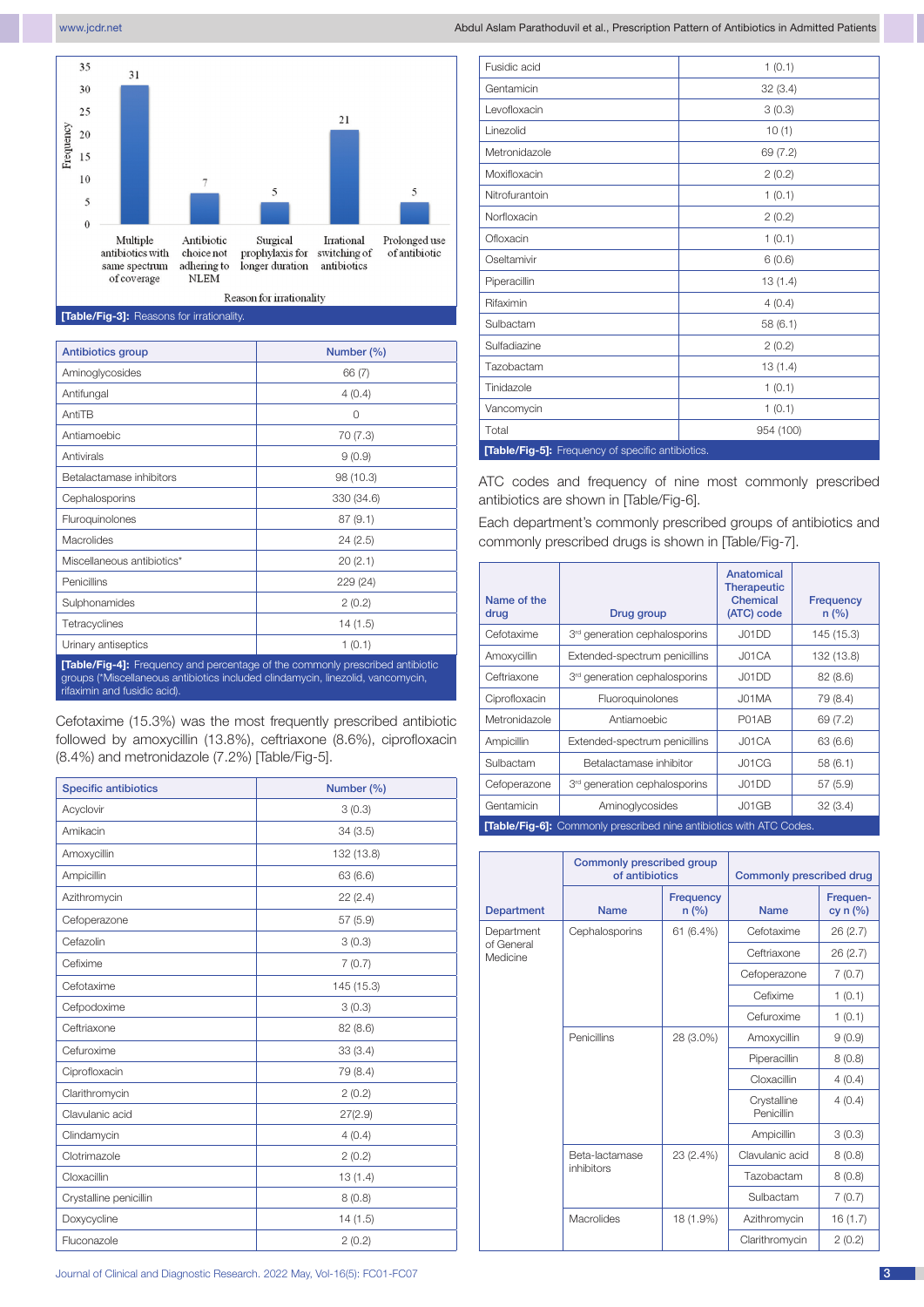|                               | Tetracyclines                | 14 (1.5%)  | Doxycycline     | 14(1.5)  | Department of      | Fluoroquiolones                                                                                                         | 66 (7%)    | Ciprofloxacin             | 64 (6.7) |
|-------------------------------|------------------------------|------------|-----------------|----------|--------------------|-------------------------------------------------------------------------------------------------------------------------|------------|---------------------------|----------|
|                               | Aminoglycosides              | $8(0.8\%)$ | Gentamicin      | 5(0.5)   | Ophthalmology      |                                                                                                                         |            | Moxifloxacin              | 2(0.2)   |
|                               |                              |            | Amikacin        | 3(0.3)   |                    | Macrolides                                                                                                              | $2(0.2\%)$ | Azithromycin              | 2(0.2)   |
|                               | Fluoroquinolones             | $5(0.5\%)$ | Levofloxacin    | 3(0.3)   |                    | Cephalosporins                                                                                                          | $1(0.1\%)$ | Cefotaxime                | 1(0.1)   |
|                               |                              |            | Ciprofloxacin   | 2(0.2)   |                    | Aminoglycosides                                                                                                         | $1(0.1\%)$ | Gentamicin                | 1(0.1)   |
|                               | Miscellaneous                | $5(0.5\%)$ | Rifaximin       | 4(0.4)   | Department of      | Cephalosporins                                                                                                          | 42 (4.4%)  | Ceftriaxone               | 29(3)    |
|                               | antibiotics                  |            | Fusidic acid    | 1(0.1)   | <b>ENT</b>         |                                                                                                                         |            | Cefoperazone              | 11(1.2)  |
|                               | Antifungal drugs             | $2(0.2\%)$ | Clotrimazole    | 1(0.1)   |                    |                                                                                                                         |            | Cefotaxime                | 2(0.2)   |
|                               |                              |            | Fluconazole     | 1(0.1)   |                    | Beta-lactamase                                                                                                          | 14 (1.5%)  | Sulbactam                 | 12(1.3)  |
|                               | Antiviral drugs              | $2(0.2\%)$ | Acyclovir       | 1(0.1)   |                    | inhibitors                                                                                                              |            | Clavulanic acid           | 1(0.1)   |
|                               |                              |            | Oseltamivir     | 1(0.1)   |                    |                                                                                                                         |            | Tazobactam                | 1(0.1)   |
|                               | Antiamoebic drugs            | $1(0.1\%)$ | Metronidazole   | 1(0.1)   |                    | Aminoglycosides                                                                                                         | 13 (1.4%)  | Amikacin                  | 12(1.3)  |
|                               | Urinary antiseptics          | $1(0.1\%)$ | Nitrofurantoin  | 1(0.1)   |                    |                                                                                                                         |            | Gentamicin                | 1(0.1)   |
| Department of                 | Penicillins                  | 157        | Amoxycillin     | 105(11)  |                    | Penicillins                                                                                                             | $4(0.4\%)$ | Amoxycillin               | 2(0.2)   |
| Obstetrics and<br>Gynaecology |                              | $(16.6\%)$ | Ampicillin      | 48(5)    |                    |                                                                                                                         |            | Ampicillin                | 1(0.1)   |
|                               |                              |            | Cloxacillin     | 3(0.3)   |                    |                                                                                                                         |            | Piperacillin              | 1(0.1)   |
|                               |                              |            | Piperacillin    | 1(0.1)   |                    | Antiamoebic drugs                                                                                                       | $3(0.3\%)$ | Metronidazole             | 3(0.3)   |
|                               | Cephalosporins               | 58 (6.1%)  | Cefotaxime      | 44 (4.6) |                    | Fluoroquinolones                                                                                                        | $2(0.2\%)$ | Ciprofloxacin             | 2(0.2)   |
|                               |                              |            | Cefoperazone    | 5(0.5)   |                    | Miscellaneous                                                                                                           |            |                           |          |
|                               |                              |            | Cefazolin       | 3(0.3)   |                    | antibiotics                                                                                                             | $1(0.1\%)$ | Vancomycin                | 1(0.1)   |
|                               |                              |            | Ceftriaxone     | 3(0.3)   | Department of      | Cephalosporins                                                                                                          | 52 (5.5%)  | Cefuroxime                | 30(3.1)  |
|                               |                              |            | Cefuroxime      | 1(0.1)   | Orthopaedics       |                                                                                                                         |            | Cefoperazone              | 14(1.5)  |
|                               |                              |            | Cefixime        | 1(0.1)   |                    |                                                                                                                         |            | Ceftriaxone               | 5(0.5)   |
|                               | Anti-amoebic                 | 27 (2.9%)  | Metronidazole   | 26 (2.7) |                    |                                                                                                                         |            | Cefotaxime                | 3(0.3)   |
|                               | drugs                        |            | Tinidazole      | 1(0.1)   |                    | Beta-lactamase                                                                                                          | 19 (2%)    | Sulbactam                 | 14(1.5)  |
|                               | Aminoglycosides              | $9(0.9\%)$ | Gentamicin      | 8(0.8)   |                    | inhibitors                                                                                                              |            | Clavulanic acid           | 3(0.3)   |
|                               |                              |            | Amikacin        | 1(0.1)   |                    |                                                                                                                         |            | Tazobactam                | 2(0.2)   |
|                               | Fluoroquinolones             | $8(0.8\%)$ | Ciprofloxacin   | 6(0.6)   |                    | Aminoglycosides                                                                                                         | 15 (1.6%)  | Amikacin                  | 10(1)    |
|                               |                              |            | Norfloxacin     | 2(0.2)   |                    |                                                                                                                         |            | Gentamicin                | 5(0.5)   |
|                               | Beta-lactamase               | 7 (0.7%)   | Sulbactam       | 5(0.5)   |                    | Penicillins                                                                                                             | 6(0.6%)    | Amoxycillin               | 2(0.2)   |
|                               | inhibitors                   |            | Clavulanic acid | 1(0.1)   |                    |                                                                                                                         |            | Piperacillin              | 2(0.2)   |
|                               |                              |            | Tazobactam      | 1(0.1)   |                    |                                                                                                                         |            | Cloxacillin               | 2(0.2)   |
|                               | Miscellaneous<br>antibiotics | $4(0.4\%)$ | Clindamycin     | 4(0.4)   |                    | Antiamoebic drugs                                                                                                       | $4(0.4\%)$ | Metronidazole             | 4(0.4)   |
|                               | Antiviral drugs              | $4(0.4\%)$ | Oseltamivir     | 4(0.4)   |                    | Fluoroquinolones                                                                                                        | $2(0.2\%)$ | Ciprofloxacin             | 2(0.2)   |
|                               | Macrolides                   | $3(0.3\%)$ | Azithromycin    | 3(0.3)   | Department of      | Cephalosporins                                                                                                          | 28 (2.9%)  | Ceftriaxone               | 14(1.5)  |
|                               | Antifungal drugs             | $2(0.2\%)$ | Clotrimazole    | 1(0.1)   | Paediatrics        |                                                                                                                         |            | Cefotaxime                | 13(1.4)  |
|                               |                              |            | Fluconazole     | 1(0.1)   |                    |                                                                                                                         |            | Cefuroxime                | 1(0.1)   |
|                               | Sulfonamides                 | $1(0.1\%)$ | Sulfadiazine    | 1(0.1)   |                    |                                                                                                                         |            |                           |          |
| Department                    | Cephalosporins               | 88 (9.2%)  | Cefotaxime      | 56 (5.9) |                    | Penicillins                                                                                                             | 19 (2%)    | Ampicillin                | 11(1.2)  |
| of General                    |                              |            | Cefoperazone    | 20(2.1)  |                    |                                                                                                                         |            | Amoxycillin               | 3(0.3)   |
| Surgery                       |                              |            | Ceftriaxone     | 5(0.5)   |                    |                                                                                                                         |            | Cloxacillin               | 2(0.2)   |
|                               |                              |            | Cefixime        | 5(0.5)   |                    |                                                                                                                         |            | Crystalline<br>penicillin | 2(0.2)   |
|                               |                              |            | Cefpodoxime     | 2(0.2)   |                    |                                                                                                                         |            | Piperacillin              | 1(0.1)   |
|                               | Antiamoebic drugs            | 34 (3.6%)  | Metronidazole   | 34(3.6)  |                    | Aminoglycosides                                                                                                         | 10(1%)     | Amikacin                  | 8(0.8)   |
|                               | Beta-lactamase               | 32 (3.4%)  | Sulbactam       | 20(2.1)  |                    |                                                                                                                         |            | Gentamicin                | 2(0.2)   |
|                               | inhibitors                   |            | Clavulanic acid | 12(1.3)  |                    | Beta-lactamase                                                                                                          | $3(0.3\%)$ | Clavulanic acid           | 2(0.2)   |
|                               | Penicillins                  | 15 (1.6%)  | Amoxycillin     | 11(1.2)  |                    | inhibitors                                                                                                              |            |                           |          |
|                               |                              |            | Cloxacillin     | 2(0.2)   |                    |                                                                                                                         |            | Tazobactam                | 1(0.1)   |
|                               |                              |            | Crystalline     |          |                    | Antiviral drugs                                                                                                         | $3(0.3\%)$ | Acyclovir                 | 2(0.2)   |
|                               |                              |            | penicillin      | 2(0.2)   |                    |                                                                                                                         |            | Oseltamivir               | 1(0.1)   |
|                               | Aminoglycosides              | 10 (1%)    | Gentamicin      | 10(1)    |                    | Macrolides                                                                                                              | $1(0.1\%)$ | Azithromycin              | 1(0.1)   |
|                               | Miscellaneous<br>antibiotics | 10(1%)     | Linezolid       | 10(1)    |                    | Antiamoebic drugs<br>[Table/Fig-7]: Commonly prescribed antibiotics department-wise.                                    | $1(0.1\%)$ | Metronidazole             | 1(0.1)   |
|                               | Fluoroquinolones             | $4(0.4\%)$ | Ciprofloxacin   | 3(0.3)   |                    |                                                                                                                         |            |                           |          |
|                               |                              |            | Ofloxacin       | 1(0.1)   |                    | The values of WHO prescribing indicators of antibiotic use<br>this study, along with the standard values, are described |            |                           |          |
|                               | Sulfonamides                 | $1(0.1\%)$ | Sulfadiazine    | 1(0.1)   | [Table/Fig-8] [16] |                                                                                                                         |            |                           |          |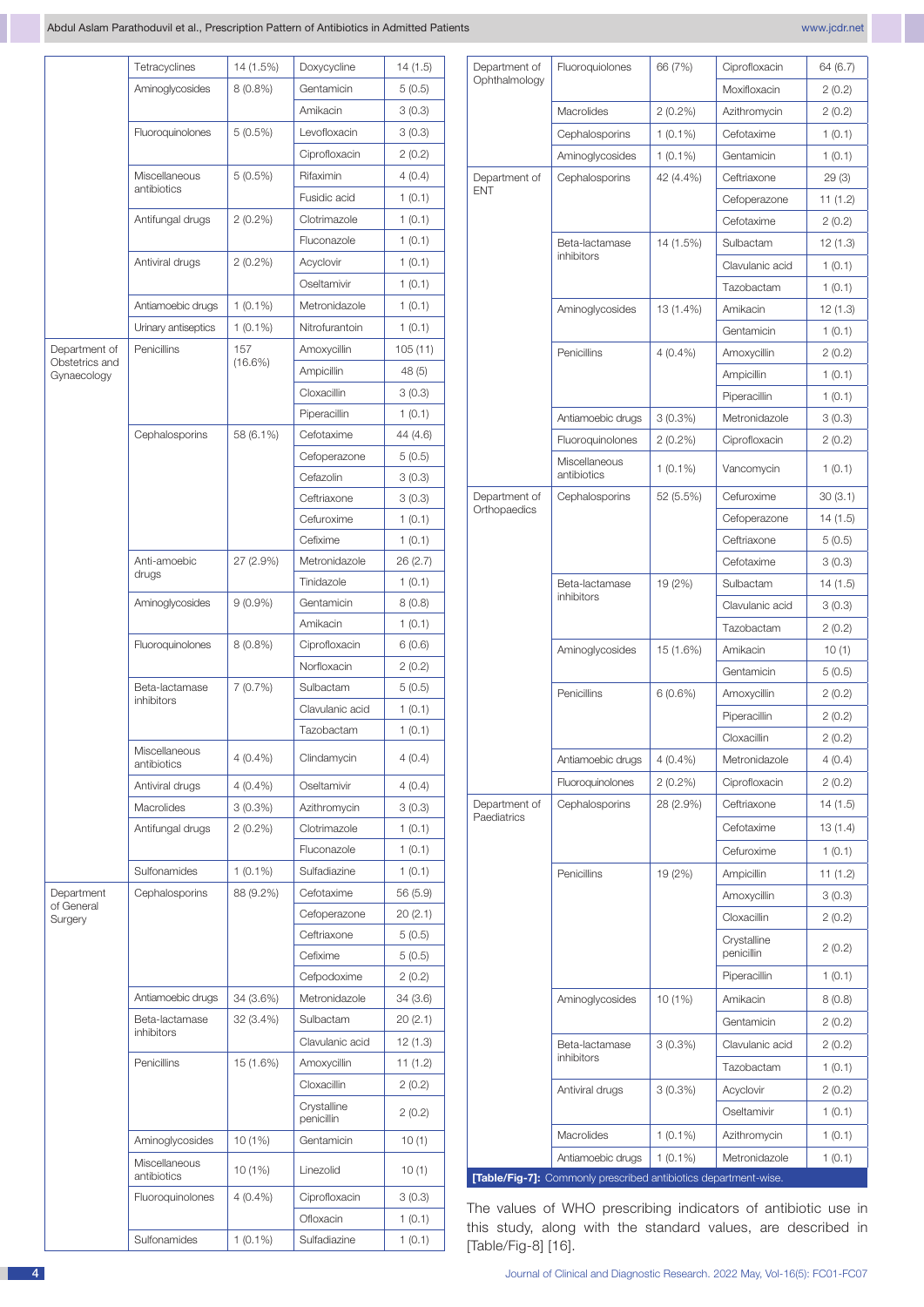| Parameter                                                         | <b>Obtained value</b> | Standard WHO value [16] |
|-------------------------------------------------------------------|-----------------------|-------------------------|
| The average number of antibiotics<br>per encounter                | 1.61                  | $\langle$ 2             |
| Percentage of antibiotic encounter                                | 49.7%                 | $<$ 30%                 |
| Percentage of antibiotic injections<br>encountered                | 66.7%                 | $<$ 20%                 |
| Percentage of antibiotics<br>prescribed as generics               | 29%                   | 100%                    |
| Percentage of antibiotics<br>prescribed from NLEM                 | 88.28%                | 100%                    |
| <b>[Table/Eig-81:</b> Analysis of WHO prescribing indicators [16] |                       |                         |

**[Table/Fig-8]:** Analysis of WHO prescribing indicators [16].

# **DISCUSSION**

In this study, 1,186 medical records were analysed, among which 589 were prescribed antibiotics. Among the medical records with antibiotics, 40.7% were male patients, and 59.3% were female patients. The gender distribution was similar to the studies conducted by Raj Shivaani MR and Selva P (males-38% and females-62%) and Ahiabu MA et al., (Males-39.1% and females-60.9%), where also females contributed more percentage [1,12]. The higher number of females can be explained by the more number of records analysed from the Department of Obstetrics and Gynaecology. In the study, the antibiotic prescription was more in the age group 21-40 years (37.9%) and less in the age group >60 years (19.3%). The inclusion of higher number of females of reproductive age group, again can be the reason for higher antibiotic prescription rate in the age group 21- 60 years. Out of the 589 records with antibiotics, 38.2% consisted of multiple antibiotics. The use of FDCs {98 out of 225 (43.6%)} can explain this higher percentage of use of multiple antibiotics. This was similar to the studies conducted by Demoz GT et al., (39%) and Mani S and Hariharan TS (36%) [6,17].

This study found that 64.8% antibiotics were parenteral, 34.2% were oral, and 1% was topical antibiotics. The percentage of parenteral antibiotics was similar to that in the study conducted by Remesh A et al., (60%) [18]. Some studies, Demoz GT et al., (84.8%) and Amaha ND et al., (81.4%), reported significantly higher parenteral antibiotic prescriptions than these [6,19]. These studies were conducted in referral hospital [19] and comprehensive specialised hospital [6], where severity of illness would be higher, which could explain the higher parenteral antibiotic prescription. Various studies, Raj Shivaani MR and Selva P (26.48%), Ahiabu MA et al., (22.9%) respectively, revealed fewer parenteral antibiotic prescriptions, which is in par with the WHO prescription guidelines [1,12]. The frequently prescribed antibiotic group in this study were cephalosporins (34.5%), followed by penicillins (24%), which corresponds to the results in the recent studies conducted by Jokandan SS and Jha DK (Cephalosporins 22.03%) and Farooqui HH et al., (Cephalosporins 38.3% and Penicillins 22.8%) [20,21]. Betalactams antibiotics (60.2%) were the most common pharmacological class of drugs prescribed in the study done by Mani S and Hariharan TS (20%) and Remesh A et al., (60.2%) [17,18]. In this study, the most commonly prescribed antibiotic was cefotaxime (15.3%), followed by amoxycillin (13.8%). The newer reserve antibiotics like linezolid, meropenem so on were prescribed very little. Cefixime (8.09%) was most prescribed in the study done by Jokandan SS et al., whereas ceftriaxone (24.5%) was most prescribed in the study conducted by Demoz GT et al., [6,20]. In common, cephalosporins were the commonly prescribed group of antibiotics and the individual drugs varies according to variations in regional microbial susceptibility.

Various parameters of WHO core prescribing indicators were analysed in this study and compared with similar studies [16]. The first parameter was the average number of drugs per encounter which was 1.61 in this study. The standard value proposed by WHO in this regard is <2, which was very well satisfied in this study. Higher values were obtained in other studies like Raj Shivaani MR and Selva P; Demoz GT et al., Ahiabu MA et al., and Remesh A et al., [1,6,12,18].

The second parameter was the percentage of drugs prescribed with the generic name, 29% in this study. This was a lower than the standard WHO value of 100%. The physicians must be made aware in this regard. This value was higher than that obtained in the study by Remesh A et al., [18]. Nevertheless, several studies report significantly higher percentages of generic name usage in antibiotic prescriptions [Table/Fig-9] [1,6,12,12,17-21].

The percentage of prescriptions with antibiotics in this study was 49.7% which was a higher value than the standard value, which is

|                                               |                         |                            |                                  |                                                  |                                                 |                                                 |                                        | <b>WHO</b> prescribing indicators |                                  |                                             |                                                  |                     |
|-----------------------------------------------|-------------------------|----------------------------|----------------------------------|--------------------------------------------------|-------------------------------------------------|-------------------------------------------------|----------------------------------------|-----------------------------------|----------------------------------|---------------------------------------------|--------------------------------------------------|---------------------|
| Author                                        | Region                  | <b>Publication</b><br>year | <b>Study</b><br>population       | <b>Medical</b><br>records<br>with<br>antibiotics | $\frac{0}{0}$<br><b>Multiple</b><br>antibiotics | Frequently<br>prescribed<br>antibiotic<br>group | Frequently<br>prescribed<br>antibiotic | Drugs/<br>Encounter               | $\frac{0}{0}$<br>Generic<br>name | % Medical<br>records<br>with<br>antibiotics | $\frac{0}{0}$<br><b>Antibiotic</b><br>injections | % NLEM<br>adherence |
| Present<br>study                              | Kerala.<br>India        | 2022                       | Inpatients                       | 589                                              | Single:<br>61.8%<br>Multiple:<br>38.2%          | Cephalosporins<br>(34.6%)                       | Cefotaxime<br>$(15.3\%)$               | 1.61                              | 29%                              | 49.7%                                       | 66.7%                                            | 88.28%              |
| Raj<br>Shivaani<br>MR and<br>Selva P<br>$[1]$ | Tamil<br>Nadu,<br>India | 2020                       | Inpatients                       | 400                                              |                                                 |                                                 |                                        | 3.6                               | 36.2%                            |                                             | 26.48%                                           | 92%                 |
| Demoz<br>GT et al.,<br>[6]                    | Ethiopia                | 2020                       | Inpatients                       | 822                                              | Single:<br>49%<br>Multiple:<br>39%              |                                                 | Ceftriaxone<br>(24.5%)                 | 2.01                              | 97.6%                            | 52.3%                                       | 84.8%                                            |                     |
| Ahiabu<br>MA et al<br>$[12]$                  | Ghana                   | 2016                       | Outpatients                      | 1600                                             |                                                 |                                                 | Amoxycillin<br>(26.7%)                 | 4.01                              | 79.2%                            | 59.9%                                       | 22.9%                                            | 88.1%               |
| Mani<br>S and<br>Hariharan<br>TS [17]         | Kerala,<br>India        | 2017                       | Outpatients<br>and<br>inpatients | 610                                              | Single:<br>64%<br>Multiple:<br>36%              | Penicillins<br>(20%)                            | Ampicillin                             |                                   | 31%                              | 29%                                         | 48%                                              | 69%                 |
| Remesh<br>A et al.,<br>$[18]$                 | Kerala,<br>India        | 2013                       | Inpatients                       | 100                                              |                                                 | Cephalosporins<br>(51.7%)                       |                                        | 4.1                               | 10.5%                            |                                             | 60%                                              | 81%                 |
| Amaha<br>ND et al.,<br>$[19]$                 | Eritrea                 | 2018                       | Inpatients                       | 100                                              | Single:<br>77%<br>Multiple:<br>23%              |                                                 | Ampicillin<br>$(42.1\%)$               | 1.29                              | 97%                              | 79%                                         | 81.4%                                            | 100%                |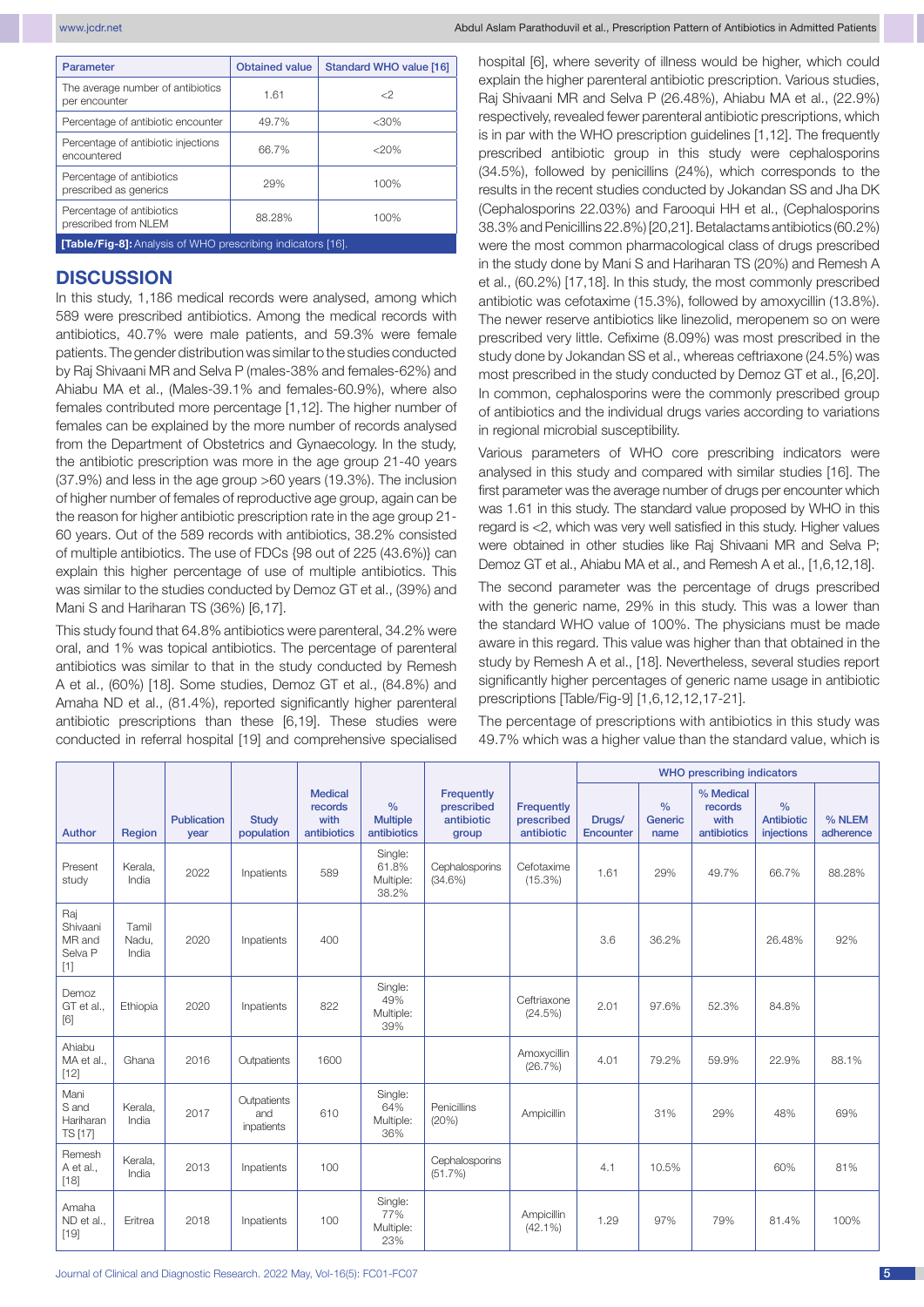| Jokandan<br>SS and<br>Jha DK<br>$\vert$ [20] | Karna-<br>taka,<br>India                                                                               | 2019 | Outpatients<br>and<br>inpatients | 300         | Single:<br>55%<br>Multiple:<br>45% | Cephalosporins<br>(22.03%) | Cefixime<br>$(8.09\%)$ |  |  |  |  |
|----------------------------------------------|--------------------------------------------------------------------------------------------------------|------|----------------------------------|-------------|------------------------------------|----------------------------|------------------------|--|--|--|--|
| Farooqui<br>HH et al.,<br>$\vert$ [21]       | India                                                                                                  | 2019 | Outpatients                      | 519 million |                                    | Cephalosporins<br>(38.3%)  |                        |  |  |  |  |
|                                              | <b>[Table/Fig-9]:</b> An overview of few studies on antibiotic prescription pattern [1,6,12,12,17-21]. |      |                                  |             |                                    |                            |                        |  |  |  |  |

<30%. A lower value was found in the study conducted by Mani S and Hariharan TS [17]. This study was conducted in a tertiary care teaching hospital that primarily handles serious infections which are referred from lower centers. This can be the reason why the antibiotic prescription percentage in hospital is on the higher side.

The fourth parameter was the percentage of injections encountered. The percentage obtained in this study was 66.7% higher than the standard WHO value which was <20%. This can be justified because the study population in this study were inpatients. Most of the cases handled by this institution were surgical procedures and serious infections which require parenteral dosage forms. The studies which were done in outpatients showed lower percentages [1,12,17]. The value obtained in this study (66.7%) was comparable to the value obtained in the study done by Remesh A et al., who also studied antibiotic prescribing patterns in the inpatients [18]. Raj Shivaani MR and Selva P, who studied inpatients, had a lower value [1]. The last parameter was the percentage of drugs prescribed from the NLEM was 88.28% in this study. This was higher than the values obtained in other studies [Table/Fig-9].

The percentage of the rationality of prescriptions and the reasons for irrationality were not much discussed in previous studies. In this study, 520 of the 589 records with antibiotics were rational prescriptions adhering to NLEM. An 11.7% were irrational prescriptions, and the most frequent reason for irrationality happened to be the use of multiple antibiotics with the same spectrum of coverage (44.9%). In a study conducted in Bangladesh by Begum T et al., who analysed the rationality of antibiotic prescriptions in admitted patients, 14% were irrational, but the reasons for irrationality were not assessed [22]. A 60% of the prescriptions were found incorrect in the study done by Hadi U et al., where irrationalities in surgical prophylaxis were the main culprit [23]. The findings of this study, which was in par with several previous studies, put forward a foundation on which strong initiatives could be established for promoting rational use of antibiotics. These initiatives can effectively fight antibiotic resistance which is an upcoming danger to the world population.

#### **Limitation(s)**

The present institution was a Government medical college, and the prescription pattern depends on the government supply of drugs. In this study, all the clinical departments of institution were not included, especially the super speciality departments.

# **CONCLUSION(S)**

Present study puts forward the trends in the prescription of antibiotics in the inpatients of this institution, from which the rationality of antibiotic use in this hospital could be assessed. According to this study, most of the drugs were prescribed from the NLEM, and cephalosporins were the most commonly used antibiotics for the inpatients in present hospital. Cefotaxime was the most frequently prescribed antibiotic followed by amoxycillin. The use of generic names in the prescriptions was low. Awareness among the physicians must be boosted up in this regard. Irrational prescriptions contributed a minor percentage, and reserve antibiotics were too little. This data can be utilised as a reference scale for measuring and comparing the impact of steps taken to promote rational use of antibiotics. It is suggested that the process of prescription auditing must be enhanced to nullify the upcoming threat of antibiotic resistance. Similar studies must also be encouraged to improve physicians' prescribing habits and practices.

#### **Acknowledgement**

Dr. Nandakumar, Medical Superintendent, Government Medical College, Manjeri, Institutional Research Committee for their support. The HOD and Faculties, Department of Pharmacology, Government Medical College, Manjeri, Medical Records Library staff for data collection, Finny P Thampan and Sreenath Krishnan, who did data processing and Sony Simon, who did statistical works.

### **REFERENCES**

- [1] Raj Shivaani MR, Selva P. Antibiotic prescription pattern among the inpatients of a tertiary care hospital. Int J Res Pharm Sci. 2020;11(2):132-36.
- [2] Chung GW, Wu JE, Yeo CL, Chan D, Hsu LY. Antimicrobial stewardship: A review of prospective audit and feedback systems and an objective evaluation of outcomes. Virulence. 2013;4(2):151-57.
- [3] Rost LM, Nguyen MH, Clancy CJ, Shields RK, Wright ES. Discordance among antibiotic prescription guidelines reflects a lack of clear best practices. Open Forum Infectious Diseases. 2021;8(1) (Vol. 8, No. 1, p. ofaa571). U.S.: Oxford University Press.
- [4] Paillier-González JE, Baena-Méndez N, Jaramillo-Arroyave E, Otero-Velasco M, Forero-Saldarriaga S. Antibiotic prescription of general practitioner: Impact of the evaluation and feedback in a tertiary care center in the city of Medellin. Iatreia. 2021;34(1):15-24.
- [5] Luyt CE, Bréchot N, Trouillet JL, Chastre J. Antibiotic stewardship in the intensive care unit. Critical Care. 2014;18(5):480-92.
- [6] Demoz GT, Kasahun GG, Hagazy K, Woldu G, Wahdey S, Tadesse DB, et al. Prescribing pattern of antibiotics using WHO prescribing indicators among inpatients in Ethiopia: A need for antibiotic stewardship program. Infect Drug Resist. 2020;13:2783-94.
- [7] Ayukekbong JA, Ntemgwa M, Atabe AN. The threat of antimicrobial resistance in developing countries: Causes and control strategies. Antimicrob Resist Infect Control. 2017;6:47-55.
- [8] Saha SK, Hawes L, Mazza D. Improving antibiotic prescribing by general practitioners: A protocol for a systematic review of interventions involving pharmacists. BMJ Open. 2018;8(4):e020583.
- [9] Swamy A, Sood R, Kapil A, Vikram NK, Ranjan P, Jadon RS, et al. Antibiotic stewardship initiative in a Medicine unit of a tertiary care teaching hospital in India: A pilot study. Indian J Med Res. 2019;150:175-85.
- [10] Dyar OJ, Huttner B, Schouten J, Pulcini C. What is antimicrobial stewardship? Clin Microbiol Infect. 2017;23(11):793-98.
- [11] Pallavi I, Shrivastava R, Sharma A, Singh P. Prescribe pattern of drugs and antimicrobials preferences in the department of ENT at tertiary care SGM Hospital, Rewa, MP, India. J Pharm Biomed Sci. 2016;6(2);89-93.
- [12] Ahiabu MA, Tersbol BP, Biritwum R, Bygbjerg IC, Magnussen P. A retrospective audit of antibiotic prescriptions in primary health-care facilities in Eastern Region, Ghana. Health Policy Plan. 2016;31(2):250-58.
- [13] Carneiro M, Ferraz T, Bueno M, Koch BE, Foresti C, Lena VF, et al. Antibiotic prescription in a teaching hospital: A brief assessment. Rev Assoc Med Bras. 2011;57(4):414-17. PMID: 21876924.
- [14] Nabovati E, TaherZadeh Z, Eslami S, Abu-Hanna A, Abbasi R. Antibiotic prescribing in inpatient and outpatient settings in Iran: A systematic review and meta-analysis study. Antimicrob Resist Infect Control. 2021;10(1):01-06.
- [15] World Health Organization. How to investigate drug use in health facilities: Selected drug use indicators. World Health Organization; 1993.
- [16] Dhanya TH, Sanalkumar KB, Andrews MA. Prescription auditing based on the World Health Organization (WHO) prescribing indicators in outpatient department of a teaching hospital in Kerala. Asian J Pharm Clin Res. 2021:14(5):147-51.
- [17] Mani S, Hariharan TS. A prospective study on the pattern of antibiotic use in a tertiary care hospital. Int J Basic Clin Pharmacol. 2017;6:2237-43.
- [18] Remesh A, Salim S, Gayathri AM, Nair U, Retnavally KG. Antibiotics prescribing pattern in the inpatient departments of a tertiary care hospital. Arch Pharma Pract. 2013;4(2):71.
- [19] Amaha ND, Berhe YH, Kaushik A. Assessment of inpatient antibiotic use in Halibet National Referral Hospital using WHO indicators: A retrospective study. BMC Res Notes. 2018;11(1):904.
- [20] Jokandan SS, Jha DK. A study of prescribing pattern of antibiotics in a tertiary care hospital-An observational study. Int J Pharm Sci Res. 2019;10(5):2285-89.
- [21] Farooqui HH, Mehta A, Selvaraj S. Outpatient antibiotic prescription rate and pattern in the private sector in India: Evidence from medical audit data. PloS One. 2019;14(11):e0224848.